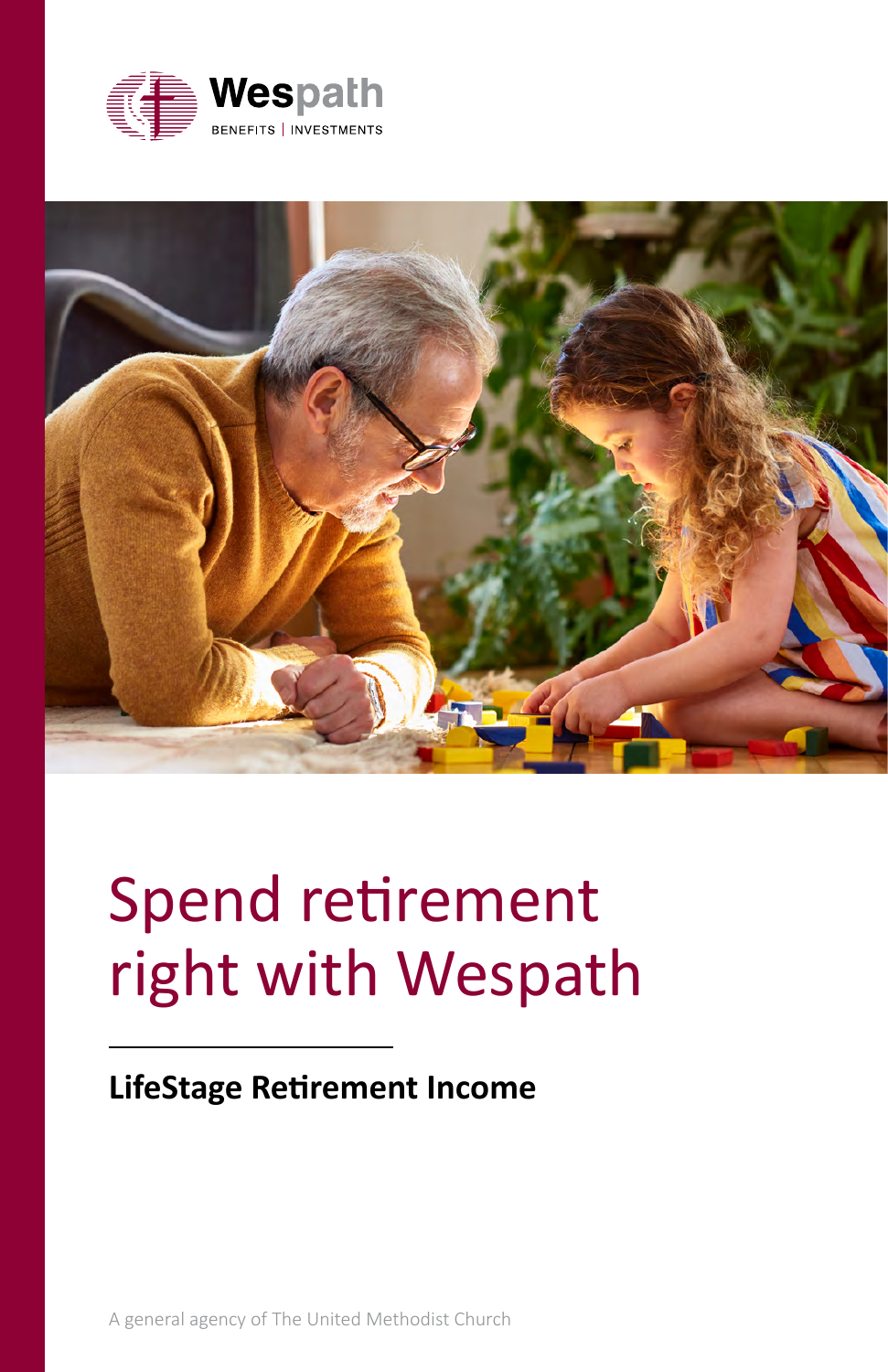Focus on the life side of retirement.

**(We'll handle the financials.)**

<u> Tanzania (h. 1888).</u>

Making memories, enjoying time with friends and family, taking care of your health—without worrying about your finances. If this sounds like the retirement you want, consider enrolling in the Wespath LifeStage Retirement Income program.

The LifeStage Retirement Income program helps you optimize your income throughout retirement and is provided at no additional cost to you.\* When you are ready to retire and set up your retirement account distributions, Wespath will help you customize monthly retirement income payments that fit your financial situation. While enrolled, your account will be professionally managed and monitored at all times.

#### **HOW THE PROGRAM WORKS**

**LifeStage Retirement Income will manage your monthly retirement income payments, which will come from your Wespath-administered defined contribution (DC) retirement accounts.**

**The monthly payment amount automatically adjusts for annual cost-of-living increases, and is based on your age, remaining account balance and other factors.**

**The goal of this program is to provide you with monthly payments throughout your lifetime (and survivor's lifetime, if applicable).**

**If your circumstances change, you can modify your LifeStage Retirement Income elections at any time.**

Funds in LifeStage Retirement Income are managed by LifeStage Investment Management, which saves you the stress of self-managing your investments. (See the back cover of this brochure for more information.)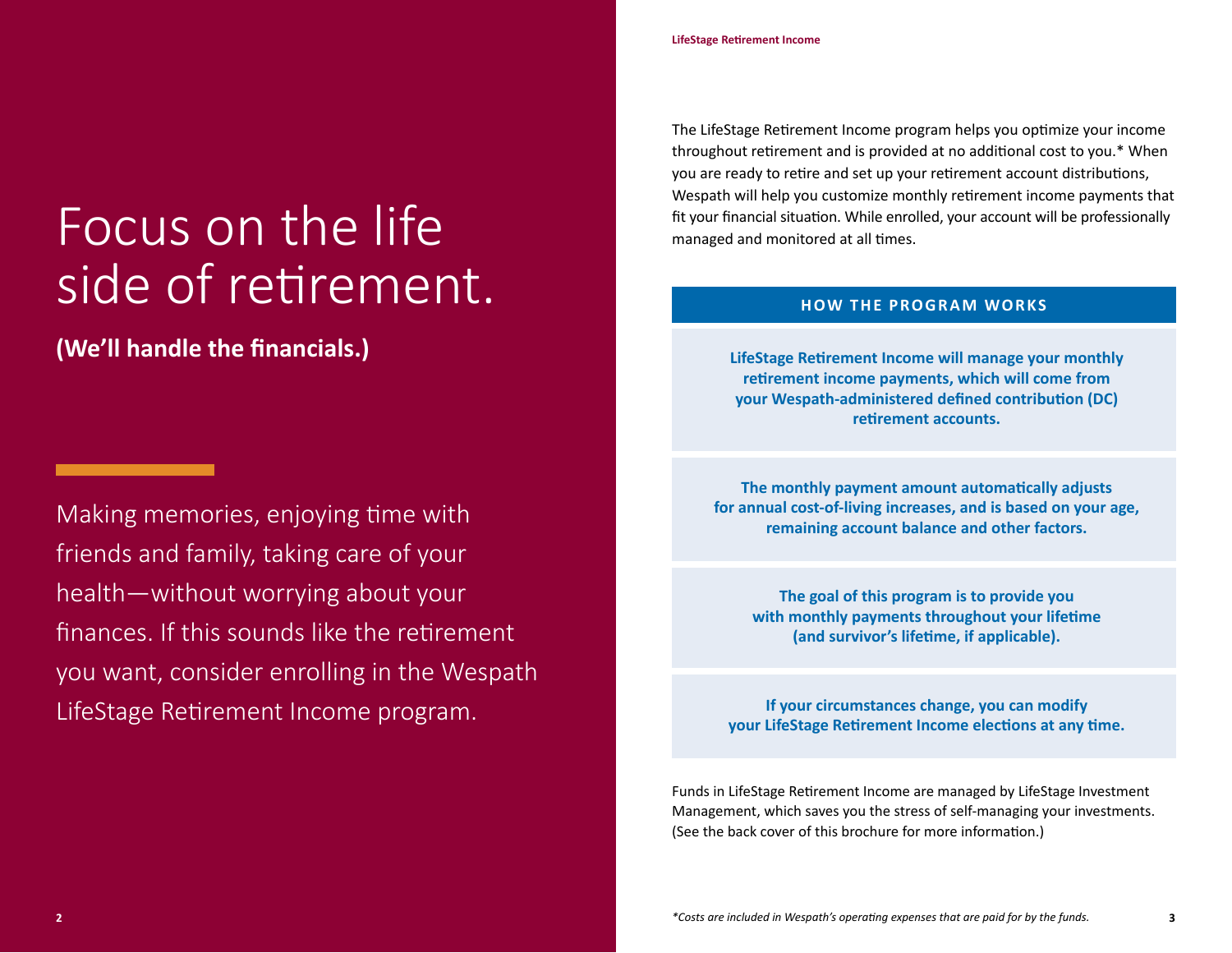

## **A solution built around you**

You choose how much to include in LifeStage Retirement Income when enrolling. Your defined contribution account balances are then moved into United Methodist Personal Investment Plan (UMPIP) accounts—one for the LifeStage Retirement Income funds and one for any amount excluded from LifeStage Retirement Income.

The UMPIP account balance excluded from LifeStage Retirement Income can be self-managed or you can use LifeStage Investment Management. You can also choose when to withdraw funds or add additional funds to LifeStage Retirement Income. You can transfer money between LifeStage Retirement Income and your UMPIP account at any time.

# **Social Security Bridge**

Financial experts say it can be a good idea to delay claiming Social Security until age 70, particularly if you expect to live a long life. That is because Social Security benefits increase by 8% for every year after your full retirement age up to age 70.

Wespath agrees delaying Social Security can help maximize your retirement income, but we also recognize you may need the income for living expenses. That's why we created an optional Social Security Bridge, which allows you to spend more of your retirement account earlier on, essentially "bridging" the financial gap that results from delaying the start date of your Social Security benefits.

### **How the Bridge works**

- Wespath will apply a larger portion of your retirement account balance as income early on
- Once you begin receiving Social Security retirement benefits, Wespath will reduce the amount paid from LifeStage Retirement Income
- This minimizes the impact of market fluctuations on your monthly retirement income payments

#### **Are you eligible?**

You are eligible if:

- You have paid into Social **Security**
- You have enough money in LifeStage Retirement Income to support the Bridge election
- You are younger than 69 years old

#### **Is it right for you?**

A lot of factors influence whether delaying Social Security is the right choice. If you are unsure, we encourage you to talk to a financial advisor or an EY financial planner to determine what's best for you.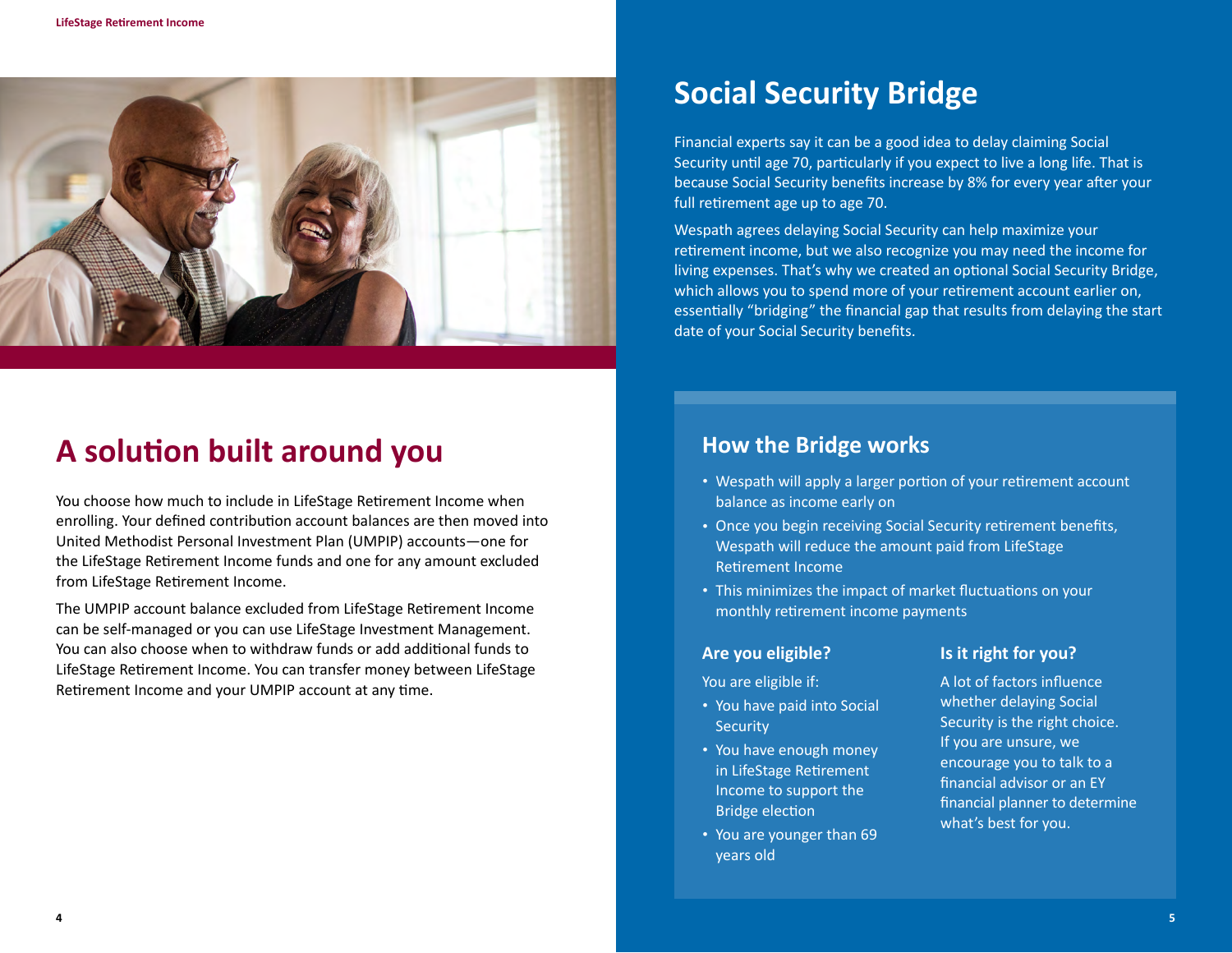# **Longevity Income Protection**

You can also use part of your LifeStage Retirement Income funds to purchase Longevity Income Protection, a deferred annuity contract through an insurance company selected by Wespath. This annuity guarantees retirement income payments starting at age 80, regardless of how long you (and, if applicable, your spouse) live. This deferred annuity is also known by the IRS as a Qualified Longevity Annuity Contract (QLAC).



# **Modeling your retirement income**

Once you are eligible to retire, the LifeStage Retirement Income modeling tool in Benefits Access (benefitsaccess.org) can help you explore the benefits of using LifeStage Retirement Income.

By entering your information, the model will provide an estimate of your monthly LifeStage Retirement Income payments and show you options for optimizing your retirement income.

### **Why should you consider this option?**

**Purchasing this deferred annuity protects against the risk of outliving one's savings. In addition, 70% of your monthly payment from the deferred annuity is available to a surviving spouse, provided you were married to the surviving spouse at the time of purchase.** 

**The purchase of this deferred annuity is final—the contract cannot be revoked.**



*You can use the modeling tool in Benefits Access to determine if you are including enough money in LifeStage Retirement Income to support the purchase of the Social Security Bridge and/or Longevity Income Protection.*

#### **What else does the model allow you to do?**

- Experiment with how much of your Wespath retirement savings you want to include in LifeStage Retirement Income
- Determine if you are eligible for and/or have sufficient funds to elect the options of a Social Security Bridge and/or Longevity Income Protection
- See the impact of using the LifeStage Social Security Bridge (if you have not opted out of Social Security)
- Review the effect of including Longevity Income Protection in your retirement income payments

You can review and change your options as many times as you want before finalizing your setup and enrolling in LifeStage Retirement Income.

We encourage you to contact EY Financial Planning Services to walk through the LifeStage Retirement Income online model and explore its features. EY financial planners are available at **1-800-360-2539**, Monday–Friday, 8:00 a.m. to 7:00 p.m., Central time.